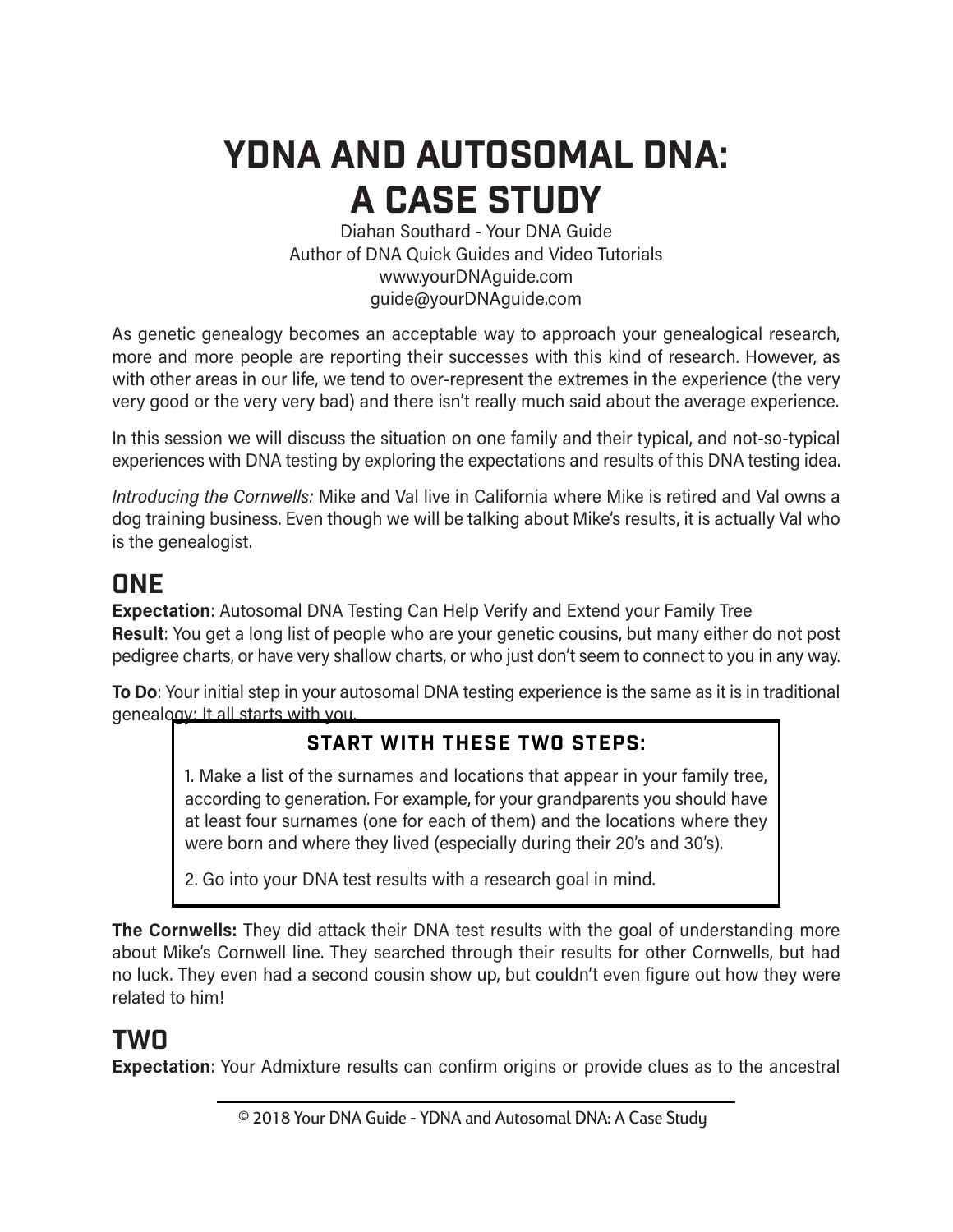origins of your ancestors.

**Result**: Except in a few cases, admixture results are like a coffee table book: Nice to look at, but usually lacking in useful genealogical information.

**To Do**: Learn about the cans and can nots of the ethnicity results, and enjoy the journey.

**The Cornwells:** It was the admixture tests that actually turned them off to DNA testing all together. Mike's brother's ethnicity results were so different than his own, that they just threw up their hands and decided this DNA stuff was for the birds.

# THREE

**Expectation**: The relationship ranges given can be used as a guide to understand how to find a common ancestor.

**Result**: The relationship ranges are very very general, and you have to take a few things into account before you can truly understand what they are telling you.

**To Do**: Understand what the relationship range given by the testing company really means. This involves trying to understand the generation of the person tested in relationship to others that are in the database. For example, if you are in your 60's, and the person tested is also, then the two of you could be in the same generation. But if the person tested is in their 30's, it is likely that you are looking at a once removed type of situation.

You can also used the total amount of shared DNA to help guide you in determining your relationship to others. See www.yourDNAguide.com.scp.

**The Cornwells:** Didn't realize the actual relationships of individuals who were tested because of the ambiguity in labeling of close relationships.

# FOUR

**Expectation**: A 37 Marker YDNA test should be enough to determine a paternal line relationship. **Result**: Sometimes while you do have several YDNA matches at the 37 marker level, none are exact, and there isn't a clear surname pattern among your close matches.

**To Do**: Upgrade to the 67 marker level to provide more distinction between you and others who were tested.

**The Cornwells:** The Cornwells did upgrade to 67 markers, but were still unable to see a very clear connection between themselves an others who were tested. But on a whim, they decided to have Vincent, Mike's brother tested. Vincent did not show up on Mike's match list.

# FIVE

**Expectation**: You can try to find out about a particular ancestor by searching through your match list for surnames and locations relevant to that ancestor. I call this the *Ancestor Approach*. **Result**: You will end up with lists of matches that need to be tracked and coordinated. You can do this using Excel, as outlined in my *Organizing Your DNA Matches* quick sheet. You can download

 <sup>© 2018</sup> Your DNA Guide - YDNA and Autosomal DNA: A Case Study